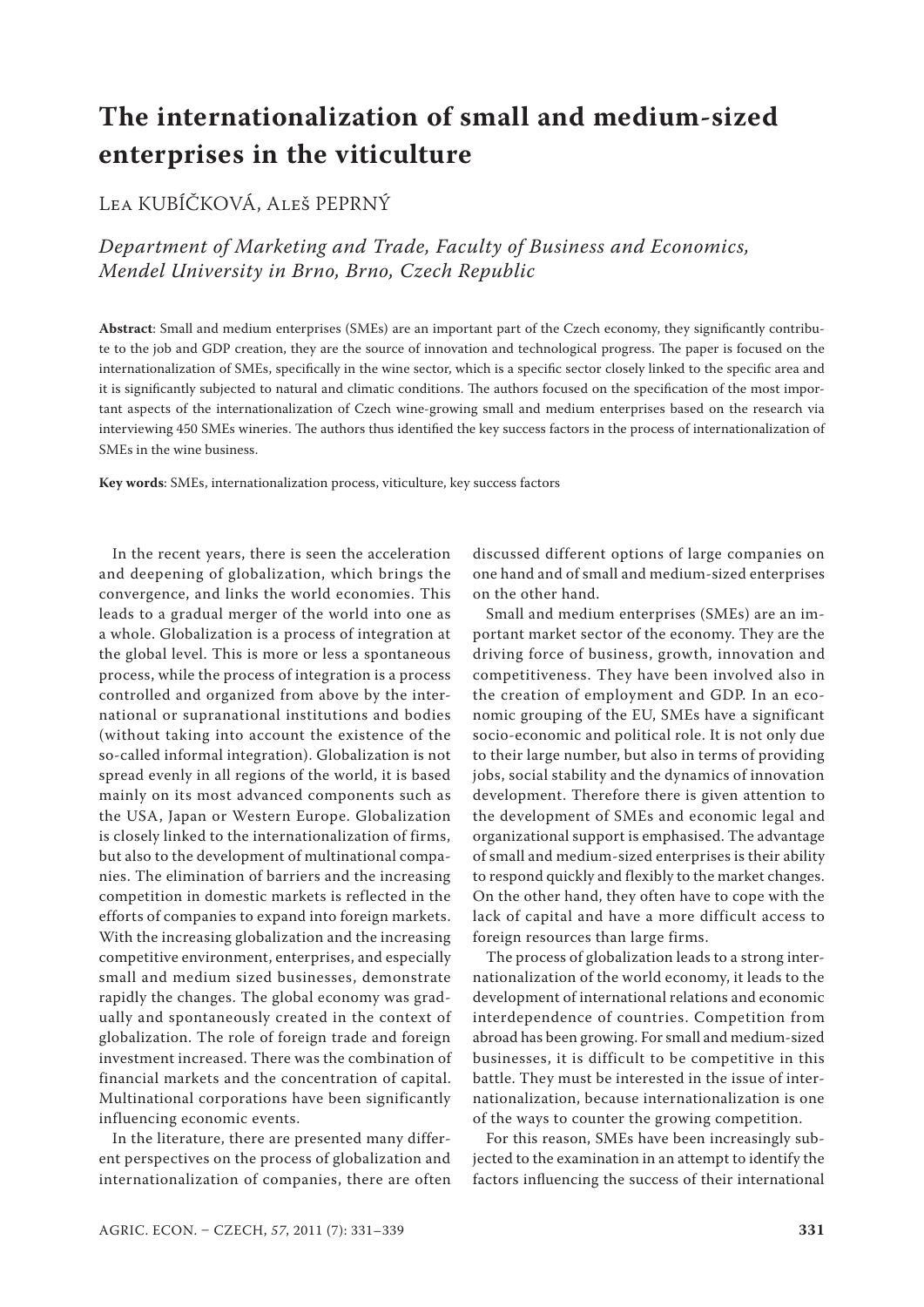activities. Identifying the key factors influencing the success of SMEs in the foreign markets can affect positively other small and medium-sized firms in their plans to participate in the international trade. However, not all companies have the same conditions for entering the international arena. In some sectors, there are provided export supports of SMEs, which is important for the businesses that do not have a sufficient capital for the good starting point. Some of the industries, due to the nature of their production, can enter the foreign markets more easily than the others.

Very specific is the wine industry. It is closely linked with a certain area and it is significantly subjectd to the natural and climatic conditions.

The aim of this paper is to specify the most important aspects of the internationalization of Czech wine-growing small and medium-sized enterprises and to define the key success factors in the process of internationalization of SMEs in the wine business.

## **MATERIALS AND METHODS**

The problem of determining the indicators of success of SMEs in foreign markets is specified in the literature. However, the authors devote their attention to the internationalization process as a whole more than to the specific definition of the key success factors of SMEs in foreign markets. Harrison et al. (2000) argue that if the company is to be successful internationally, the internationalization process should include the following five basic principles: (1) A well-developed and clearly defined mission that reflects the true commitment to international business; (2) The ability to recognize and adapt quickly to the consumer preferences. The use of the opportunities in the international market and the use of those products, which reflect the competitive advantage of firms; (3) The ability to understand the consumer's behaviour of different cultures and to evaluate the nature of the differences; (4) The ability to innovate and maintain high quality products that can compete in both the domestic and international markets; (5) Conducting of effective market research and its requirements.

There are many factors that influence the success of small and medium-sized businesses. Kislingerová and Nový (2005) established a model for business success of small and medium-sized enterprises. To simplify the model, the authors merged the success factors into three areas, which include both the entrepreneur's personality (personal initiative, risk taking, willingness to take responsibility, etc.), business operations and management, and the third area is an environment in which the business takes

place. According to Nový and Kislingerová, business environment determines the success of SMEs.

Another successful model of the evaluation of small and medium-sized enterprises is the model of critical success factors (Vodáček and Vodáčková 2004). It is designed for Czech SMEs which have been working or are going to work in the conditions of the EU advanced market economies.

The model is conceived as a set of factors that are interconnected through links and via these links, they interact. These are the factors of internal environment – strategy, leaders, structure, staff, IS/IT and the processes which are also affected by the cultural, knowledge and innovative facilities. The positive, neutral or negative cooperative business environment interacts with these factors. The interaction of these critical success factors varies according to the degree of the mutual alignment of the various factors via the desirable or undesirable direction. Harmonious factors are a key prerequisite for the successful operation of small and medium-sized enterprises. It is true that the functioning of each factor cannot be properly understood and interpreted without its incorporation into the interplay of all other components of the model. The model aims to capture the characteristics of an integrated system of the managerial work of SMEs. This model does not bore directly on the specifics of the internationalization process of SMEs. The question is why some companies engage in the global commerce slowly, other quickly and why some small and medium-sized businesses are directly "born" for the global market. A lot of theories currently devote much time to this question, as Gankema et al. (2000); They came out with two different theories of internationalization, which are the so-called Upssala model (Johanson and Vahlne 1977) and the so-called I-model ("Innovation-Related Internationalization Model") (Cavusigil 1980). The most famous and oldest Upssala model explains two methods (models) of the firms internationalization process (Johanson and Vahlne 1990). According to the first model, running operations in a particular foreign market are developing gradually in different stages. This means that the company is increasing its involvement in the international trade gradually, in each stage. In 1975, Johansson and Wiedersheim-Paul described four different stages of this process.

They are characterized as follows:

- 1. stage: no regular export activities,
- 2. stage: export via independent agents,
- 3. stage: setting up a subsidiary abroad aimed at selling,
- 4. stage: international production/establishment of production unit.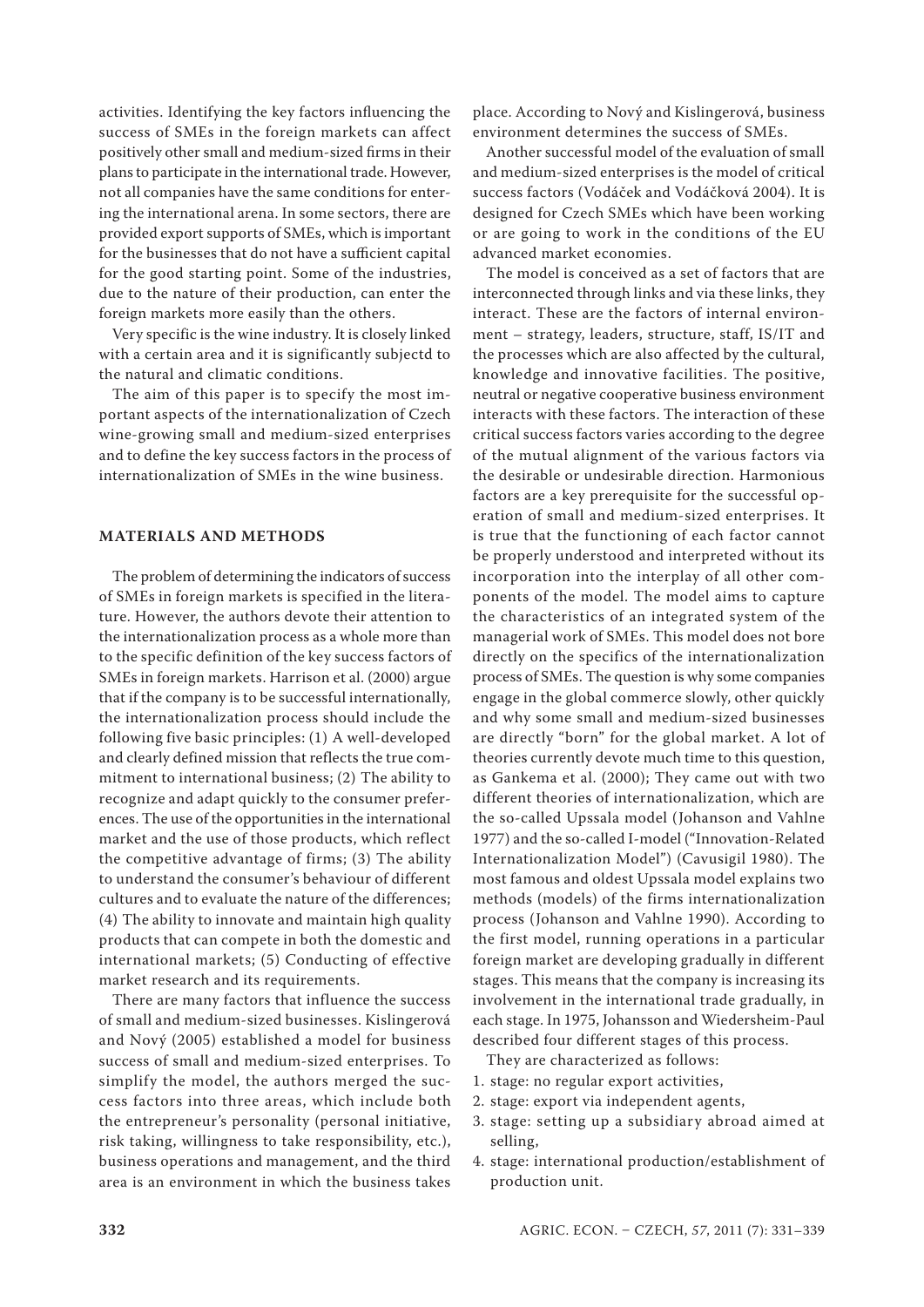According to the second model, the company gradually aims at entering new markets with a higher so-called "psychic distance". It means to enter the markets which are unknown, different "foreign" or culturally distant markets, or to reach those about which they have no information and in most cases with a greater geographical distance. Psychic distance is defined as the number of factors that hinder the flow of information from market to market (Johanson and Vahlne 1977). Consequently, fewer companies can understand these markets and they see in them the threat of uncertainty. Therefore, the firms first enter the markets, about which they have enough information, where they can see the opportunity and where the likelihood of failure is thus minimized. The best way to minimize the perceived uncertainty and to identify opportunities is by using the empirical knowledge, e.g. using the knowledge based on experience. These companies acquire the knowledge mainly through the personal experience in the specific markets. That is why the companies engage in foreign trade gradually, when they manage one step, they go further. Usually the company starts to invest in one or several near-by markets.

Johanson and Vahlne (1990) created a few basic assumptions to generalize the model:

- 1. The companies seek to increase the long-term profit,
- 2. The companies try to minimize the risk
- 3. The companies try to make these assumptions work at all levels within the company
- 4. The state of internationalization process affects the perception of opportunities and risks, which in turn influences the fundamental decisions and the current activities of the company.

The Upsala model is based on four core concepts, there are taken into account four key factors: market commitment, market knowledge, current activities a commitment decision.

Further, it is also possible to include the theory dealing with the process of internationalization classified as the "theory of learning firms", which is quite often mentioned in the literature, where individual companies start practically in ignorance and gradually increase their knowledge of the markets, gradually reduce their risk and thus they are more likely to engage in internationalization. Another theory says (Johanson and Mattson 1988) that the internationalization of the market affects the process of internationalization of firms, so firms operating in a highly internationalized market can skip the first few steps. There are also some publications (e.g. Oviat and McDougall 1994; Knight and Cavusgil 1996), where the authors have provided the evidence of another, specific type of

exporters. These companies were called the "Born Globals". We understand this as enterprises which have their focus on international markets and even directly on the global market. It is immediately after their creation, which means that these companies did not undergo any phase of development, but they jumped them all.

At this point, it should be noted that some small and medium-sized businesses, such as the aforementioned "Born Globals" (further BGs), often begin their activities in several markets simultaneously, then their product is developed specifically for the international (or global) market.

Mentioning the so-called Born Globals, it should be noted that the literature is inconsistent in the definition of the term. In some literary sources (e.g. Knight and Cavusgil 1996 or Harveston et al. 2000), there can be found a definition: BG is a company characterized as a business with the export ratio of more than 25%, which was carried out within 3 years from the date of foundation. However, at present this definition may seem rather very general and vague. If such a small Norwegian company exports 30% of its products to Sweden and Denmark (within 3 years from the foundation), it hardly can be called global. It is therefore necessary to clearly define what type of market, to which market and how much output the firm should export so that it could be called the BG. Today, the majority of SMEs have usually the percentage of exports exceeding 25%. Therefore, elsewhere (e.g. Luostarinen and Gabrielson 2004) the BG firm is defined as a small and medium-sized enterprise, whose export reaches at least 50% within 3 years from the start. Luostarinen and Gabrielson also introduce an additional category of business called the True Born Global. They name certain SMEs, which have an export higher than 50% within three years at which at the same time export on multiple continents.

In connection with the controversy of the degree of the firms internationalization, there can be also discussed the degree of the company globalization. Also there is no uniform definition of these concepts. As already mentioned, Luostarinen and Gabrielson understand these two concepts as follows:

- (1) The "internationalization degree" the degree of internationalization relates to the ratio of export of the evaluated company. The higher the export ratio, the higher the degree of internationalization.
- (2) The "globalization degree" the degree of globalization relates to the number of continents to which the company exports its products. The higher the number of continents to which the firm exports, the higher the degree of globalization.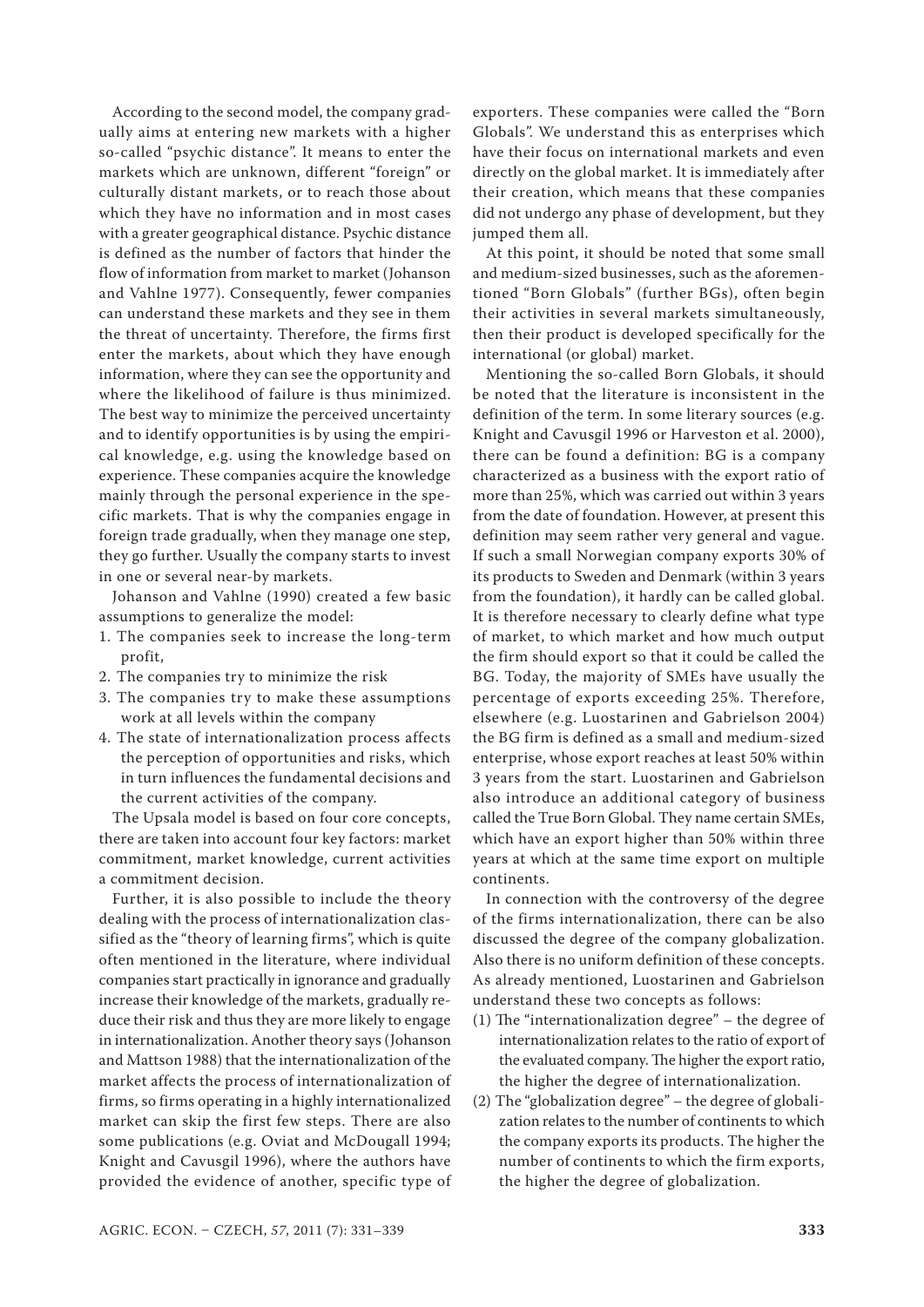There exist several strategies, how small and medium-sized enterprises can pursue internationalization. One possibility is to focus on one type of product that the firm produces. It is the type of product that may be a key factor influencing the internationalization process of the firm. An increasing competition in global markets leads to shortening of the product life cycle and in particular, to the increase of innovation. Shorter product life cycle places emphasis on finding new opportunities and especially their timely and speedy exploitation. The shorter product life cycle also means a shorter time in which the investments put into the product development are returned. Therefore, especially companies with a small domestic market will need to apply to global markets, so they spread their costs such as the research and product development.

Another frequently mentioned factor of the success in the international market is the experience of the founders (or managers) of the company. The international experience is defined as the understanding and realistic perception of the operations, risk and returns on foreign markets. With a senior business experience, there is a decreasing risk associated with investing of a big amount of capital. International business experience is measured by various indicators, e.g. Eramilli (1991) suggests the following two key characteristics: It is the *geographic scope,* which defines the width of the business experience (i.e. the number of different countries, where the company conducts its activities) and the second is the *length of experience* (number of years for which the firm is active in the international arena). In this context, it may appear that the BGs are regarded as inexperienced according to this approach, as the characteristic "length of experience" is very small. However, empirical studies (e.g. Oviatt and McDougall 1994; Reuber and Fischer 1997; Ellis 2000) show that the key employees of BGs have very often an extensive experience from their previous jobs, so the "handicap" of small businesses is offset by the years of experience. Other studies suggest a possible co-operation (partnerships) with foreign partners. This partnership can provide more important resources, such as specific skills or financial resources. These resources are particularly important when a new, young company with a shortage of its resources tries to increase its foreign sales. Cooperation will enable the company to enter new markets more quickly, which empirically demonstrates i.e. Ellis (2000). The differences in the rate of conversion of the traditional BGs and MNEs to international or globally operating companies can be large with respect to different environmental conditions in which the companies operate. If environmen-

tal conditions are changing rapidly, it is possible to speak about the so-called increasing globalization. Then the process of internationalization is likely to accelerate as well. This statement is proved by Knight and Cavusgil (1996). It is important to note that the competitive position of the industry in one country significantly affects the company's position in the other country and vice versa. With the increased globalization, the access to foreign markets is much easier for the company than before, but on the other hand, there is an increasing globalization and growing competition in international markets.

In various industries, SMEs have different possibilities to participate in the internationalization process, such as the wine sector. It is a very specific sector and the authors deal with it. This sector is closely linked to certain regions, and they are significantly subjected to natural and climatic conditions. Competition in the sector is strong, both for small producers and among the strongest players of the market. Major competitors are also imported wines, the import of which has been growing in the recent years. There is only a limited number of wine exporters in the foreign markets, the problem is mainly in the lack of production that does not cover the demand of the domestic market even partially. Wine firms do not have too much motivation for export. Any direct support for exports has not been introduced in the Czech Republic. Subsidies can be used only in the cases of exports outside the European Union. SMEs in the wine business can take advantage of the state aid, the European Union resources or from the NGOs. The subsidy policy is very important for small and medium-sized enterprises which face the lack of capital and a difficult access to the foreign sources. Drawing support can help to these companies to develop their business and to increase competitiveness.

The identification of the key success factors of the internalization of small and medium-sized wineries remains a central issue of success. The knowledge of the factors, that determine the success of SMEs in foreign markets, gives space to the small and medium-sized businesses to focus on the following key areas and to positively influence their success in the internationalization process.

To be able to identify the key success factors of wine SMEs, there was conducted a survey of 71 small and medium sized wineries in the Czech Republic in 2010. The aim of this survey was to identify the characteristics of the common features of exporting companies, e.g. the size of the company, respectively the number of employees, the management proficiency and the length of business operation in the domestic market before entering the international market, the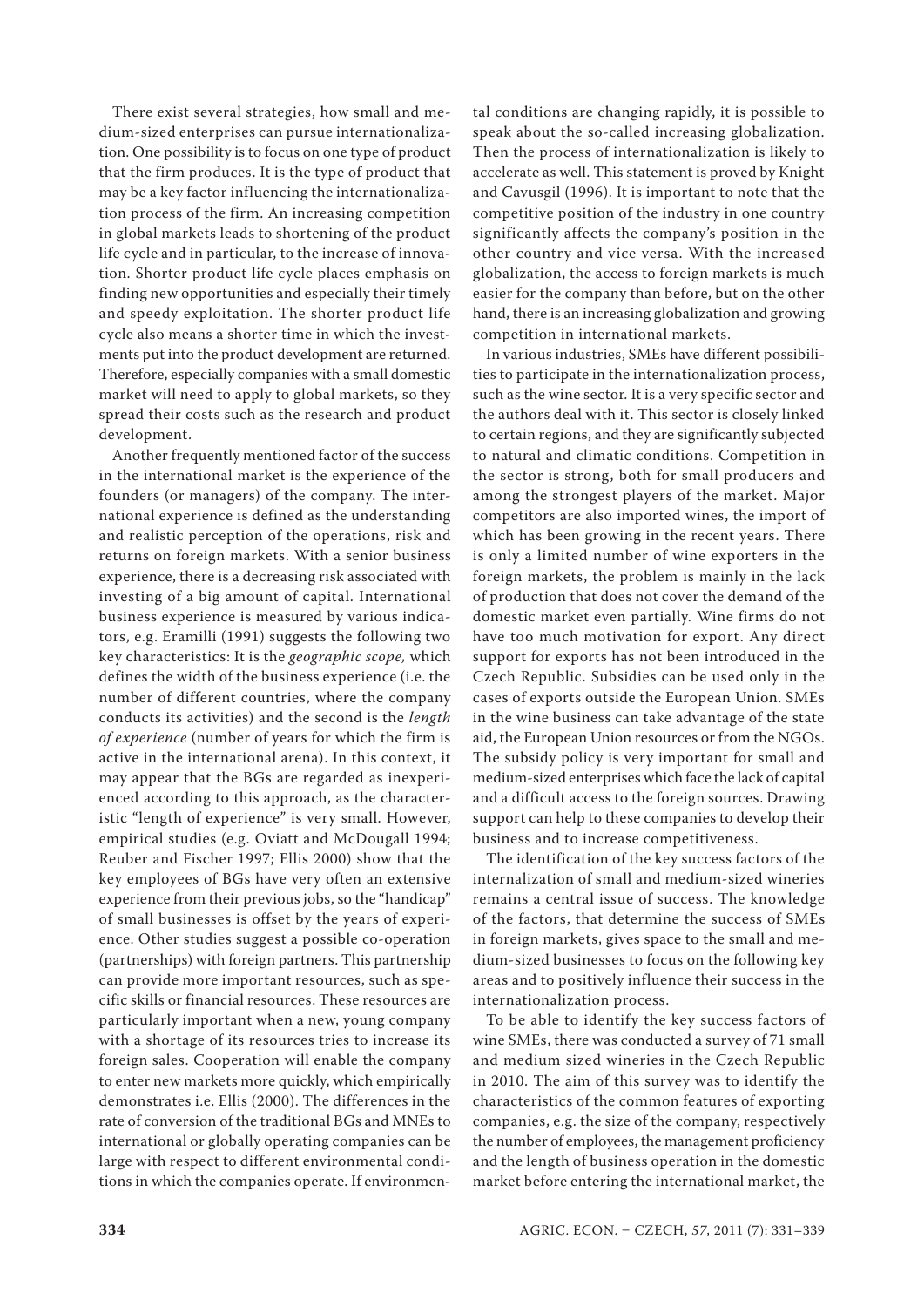territorial status. Further, the aim was to identify the dominant forms of globalization and the reasons for entering the foreign markets and to define the target market of exports, e.g. the number of target countries of export, their nominal destination, the part of the market which is operated by the company, the strategy pursued and the duration of its operation on the international market. Finally, the authors were interested in the determination of the characteristics of the exported product, e.g. the type of the product and its advantages. Based on the available secondary sources, it was found that the internationalization of small and medium-sized winery in the CR is not researched anywhere. The data of the wineries export activities could be traced in the situation and outlook report on grapes and wine, available on the website of the Ministry of Agriculture. All data are processed here only for the wine industry as a whole. It was not possible to perform the breakdown of the large, small and medium-sized wine-growing businesses. This information was confirmed by the Ministry of Agriculture, where they found that they have the data on the production of the individual firms, but this data are not publicly accessible.

To collect the necessary primary data, there was chosen the form of written inquiries. The data were collected electronically through the Rela system. Before starting the questionnaire, there was carried out the so-called pre-test, which should detect any obscurity and ambiguity of the questions. The questionnaire was filled in by 10 SMEs, and its final vision was formulated thanks to their comments. This version was sent to 450 small and medium-sized companies in the wine sector, whose contacts were obtained through the wine website www.wineofczechrepublic.cz . The questionnaire was available for two months, while almost all respondents responded within 14 days after receiving an e-mail. The obtained data were converted to the MS Excel format, which was modified and then exported to the Statistic format, where further processing took place. From the

total of 450, there were returned only 71 completed questionnaires.

#### **RESULTS AND DISCUSSION**

Based on the preliminary investigation, it was found that there is a very small number of small and medium-sized wineries exporting to the foreign markets. This was confirmed also by the survey, where from 71 responses only 12 firms reported that they were engaged in internationalization. Despite the small sample of the analysis, it was possible to make a conclusion on its basis concerning the characteristics of the exporting SMEs in the wine industry.

Within the marketing research, there were established five hypotheses. For each of these hypotheses, it was first necessary to formulate a zero and the alternative hypothesis. The null hypothesis  $(H_0)$  indicates the independence of characters and the alternative hypothesis  $(H_1)$  talks about their relation.

# *First hypothesis: The form of internationalization affects the choice of customer's products.*

- $\bullet$  H<sub>0</sub>: The customer's choice of products is not dependent on the form of internationalization.
- $\bullet$  H<sub>1</sub>: The customer's choice of products depends on the form of internationalization. Whether we reject or do not reject the hypothesis depends on the *p*value. In case of this hypothesis, *p*-value = 0.1992. Because  $p > \alpha$ , respectively 0.1992 > 0.05, we do not reject the null hypothesis on the five percent level of significance. We can say that the form of internationalization does not affect the customer's choice of products (Table 1).

# *Second hypothesis: The number of employees in the firm influences the form of entry into foreign markets.*

•  $H_0$ : The form of entry into the foreign market is not dependent on the number of employees in the company.

| <b>Statistics</b>       | Statistics:<br>Q1: Who is the most frequent customer of your products?<br>Q2: What form of entry into foreign markets has your company chosen? |                   |               |  |
|-------------------------|------------------------------------------------------------------------------------------------------------------------------------------------|-------------------|---------------|--|
|                         | chi square                                                                                                                                     | degree of freedom | $p$ -value    |  |
| Pearson's chi square    | 6.000000                                                                                                                                       | $df = 4$          | $p = 0.19916$ |  |
| M-V chi square          | 8.317766                                                                                                                                       | $df = 4$          | $p = 0.08062$ |  |
| Fi                      | 0.707107                                                                                                                                       |                   |               |  |
| Contingency coefficient | 0.577350                                                                                                                                       |                   |               |  |
| Cramer's coefficient V  | 0.707107                                                                                                                                       |                   |               |  |

Table 1. Dependence testing of questions Q1 and Q2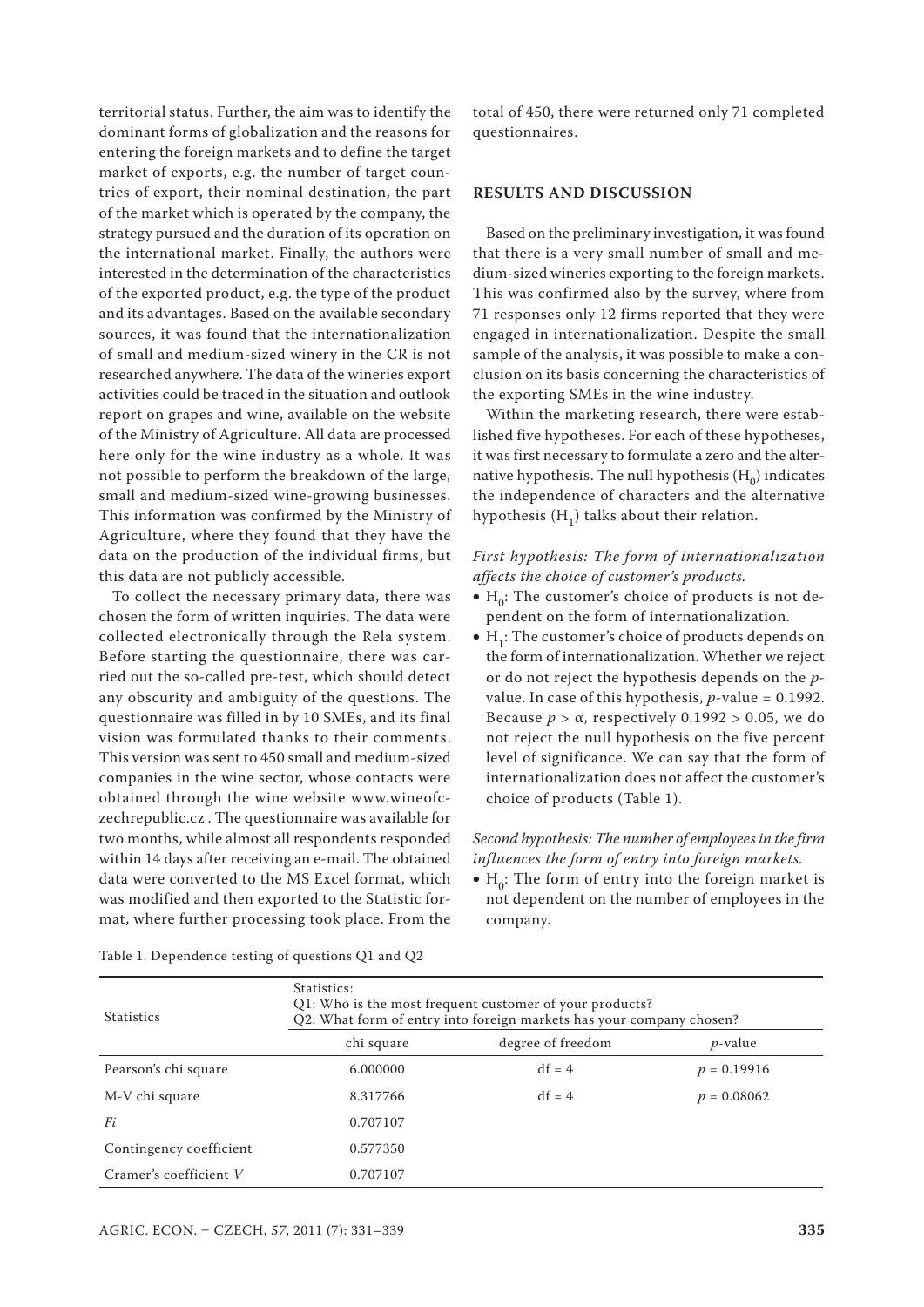| <b>Statistics</b>       | Statistics:<br>Q3: What form of entry into foreign market has your firm chosen?<br>Q4: How many employees does your company currently employ? |                   |                 |  |
|-------------------------|-----------------------------------------------------------------------------------------------------------------------------------------------|-------------------|-----------------|--|
|                         | chi square                                                                                                                                    | degree of freedom | <i>p</i> -value |  |
| Pearson's chi square    | 2.500000                                                                                                                                      | $df = 2$          | $p = 0.28651$   |  |
| M-V chi square          | 3.277932                                                                                                                                      | $df = 2$          | $p = 0.19419$   |  |
| Fi                      | 0.456436                                                                                                                                      |                   |                 |  |
| Contingency coefficient | 0.415227                                                                                                                                      |                   |                 |  |
| Cramer's coefficient V  | 0.456436                                                                                                                                      |                   |                 |  |

| Table 2. Dependence testing of questions Q3 and Q4 |  |  |  |
|----------------------------------------------------|--|--|--|
|----------------------------------------------------|--|--|--|

 $\bullet$  H<sub>1</sub>: The form of entry into the foreign market is dependent on the number of employees in the company.

The calculated  $p$ -value = 0.2865, which implies that  $p > \alpha$ , respectively 0.2865 > 0.05. The null hypothesis at five percent level of significance is not rejected again. We can therefore say that the number of employees in the firm does not affect the form of entry into foreign markets (Table 2).

*Third hypothesis: The number of languages which the company management disposes of has an impact on the number of exporting countries.*

- $\bullet$  H<sub>0</sub>: The number of exporting countries does not depend on the number of languages, of which the company management disposes.
- $\bullet$  H<sub>1</sub>: Thenumber of exporting countries is dependent on the number of languages, of which the company management disposes.

Based on the calculated values, it was found that  $p = 0.0850$ . The *p*-value implies that the  $p > \alpha$ , respectively 0.0850 > 0.05. We do not reject the hypothesis in the five percent level of significance again. Let us consider that the level of significance would be set at  $\alpha$  = 0.10. The situation would change. The null hypothesis of independence would be rejected at ten per cent percent level of significance. In this case, it would be possible to proceed to the alternative

hypothesis. The dependence is also supported by the Pearson's contingency coefficient, which is 0.6934. This figure shows a strong dependence. It can therefore be specified (assuming that we consider  $\alpha = 0.10$ ) that the number of languages, of which the company management disposes, has an impact on the number of exporting countries (Table 3).

*Fourth hypothesis: The form of entry into foreign markets influences the choice of strategy on this market.*

- $\bullet$  H<sub>0</sub>: The choice of strategy on the foreign market is not dependent on the form of entering this market.
- $\bullet$  H<sub>1</sub>: The choice of strategy on the foreign market is dependent on the form of entering this market.

For the fourth hypothesis, the *p*-value = 0.2899. It is thus clear that  $p > \alpha$ , respectively 0.2899  $> 0.05$ . We do not reject the hypothesis of independence at the five percent significance level. We can say that the form of entry into foreign markets has no bearing on the choice of strategy on this market (Table 4).

*Fifth hypothesis: The period of the company operation in the foreign market has an impact on its market orientation.*

•  $H_0$ : The market focus is not dependent on the time of the company operation in the foreign market.

| <b>Statistics</b>       | Statistics :<br>Q5: How many countries does your company export its products to?<br>Q6: How many languages does the management of your firm speak? |                   |               |  |
|-------------------------|----------------------------------------------------------------------------------------------------------------------------------------------------|-------------------|---------------|--|
|                         | chi square                                                                                                                                         | degree of freedom | $p$ -value    |  |
| Pearson's chi square    | 11.11111                                                                                                                                           | $df = 6$          | $p = 0.08501$ |  |
| M-V chi square          | 10.72345                                                                                                                                           | $df = 6$          | $p = 0.09732$ |  |
| Fi                      | 0.962251                                                                                                                                           |                   |               |  |
| Contingency coefficient | 0.693375                                                                                                                                           |                   |               |  |
| Cramer's coefficient V  | 0.680414                                                                                                                                           |                   |               |  |
|                         |                                                                                                                                                    |                   |               |  |

Table 3. Dependence testing of questions Q5 and Q6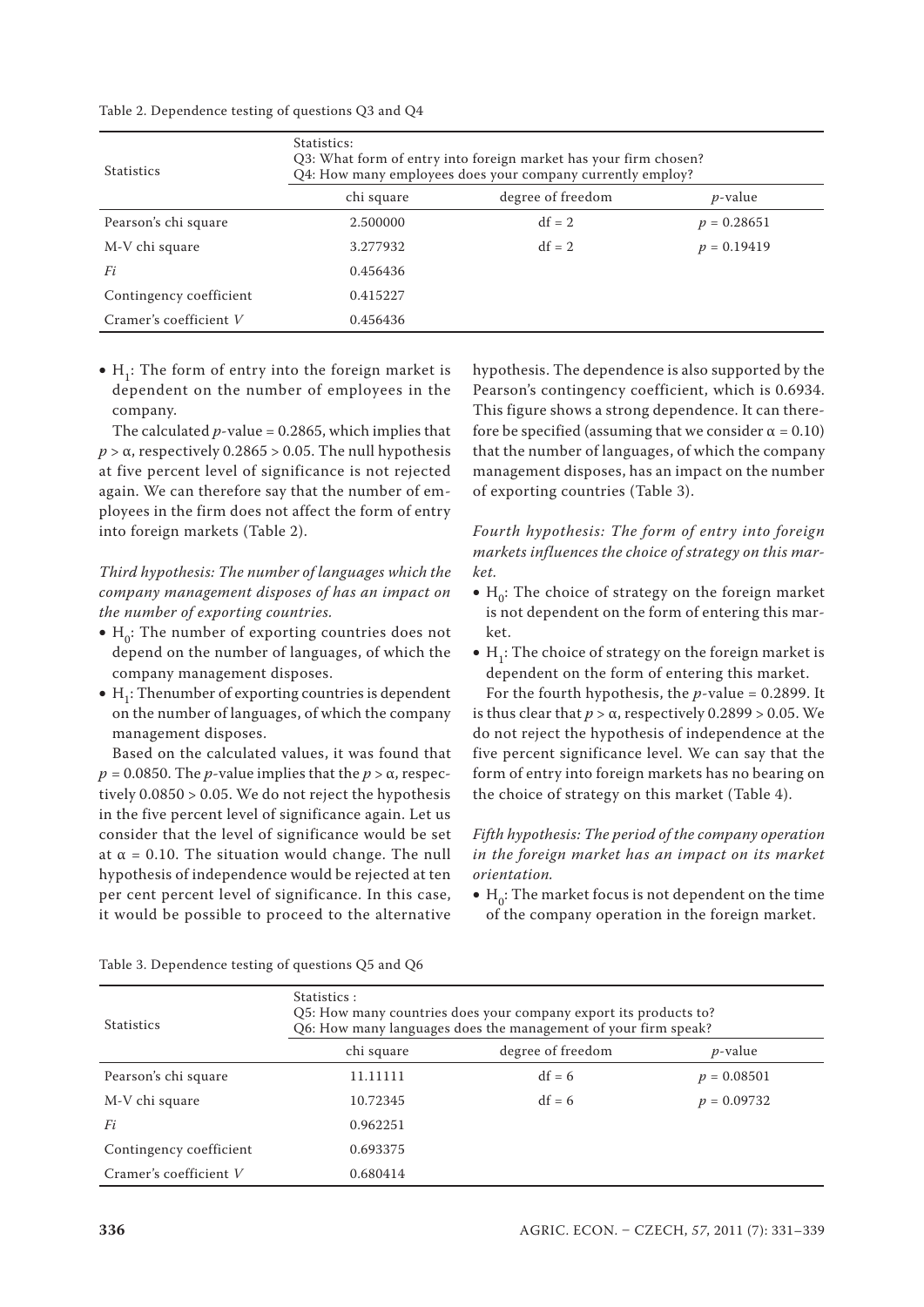| <b>Statistics</b>       | Statistics :<br>Q7: What is your company's strategy on the foreign market?<br>Q8: What form of entry into the foreign market has your business chosen? |                   |               |  |
|-------------------------|--------------------------------------------------------------------------------------------------------------------------------------------------------|-------------------|---------------|--|
|                         | chi square                                                                                                                                             | degree of freedom | $p$ -value    |  |
| Pearson's chi square    | 2.476191                                                                                                                                               | $df = 2$          | $p = 0.28994$ |  |
| M-V chi square          | 3.255734                                                                                                                                               | $df = 2$          | $p = 0.19635$ |  |
| Fi                      | 0.454257                                                                                                                                               |                   |               |  |
| Contingency coefficient | 0.413585                                                                                                                                               |                   |               |  |
| Cramer's coefficient V  | 0.454257                                                                                                                                               |                   |               |  |

| Table 4. Dependence testing of questions Q7 and Q8 |  |  |  |  |  |
|----------------------------------------------------|--|--|--|--|--|
|----------------------------------------------------|--|--|--|--|--|

 $\bullet$  H<sub>1</sub>: The market focus is dependent on the time of the company operation in the foreign market.

*p*-value = 0.3423. The results show that  $p > \alpha$ , respectively 0.3423 > 0.05. We do not reject the null hypothesis on the five percent level of significance. It can therefore be stated that the duration of the company operation in the foreign market has no effect on its market orientation.

From the results of the tested hypotheses, it is clear that we have managed to demonstrate the dependence only of one of them, and only on the level of significance  $= 0.10$ . This situation was mainly due to the small scale of the test sample, which greatly influenced the results (Table 5).

The main objective of marketing research was to identify the key success factors of the internationalization of small and medium-sized wineries. Based on the data processed from the questionnaires, it can be said that the key success factor is especially the high quality of exported wines. In the highly competitive battle in the global marketplace, there can be only accepted the wines with a high quality and a specific flavour. The success of SMEs in the wine industry is also dependent on the existence of contacts abroad, the correct estimation of the consumer preferences and the effective form of promotion. The wine business is often promoted on the world wine trade fairs, organizing the wine tasting, or through their own websites that are almost a necessity for successful entrepreneurs. On the basis of primary data, there can be further specified the features of exporting SMEs in the wine industry. These are especially small businesses that are in the Velké Pavlovice area and the number of employees is not more than 10. The firm's management speaks two foreign languages in the average. The companies decided to expand into foreign markets after about 4–5 years of operating in the domestic market.

Another objective that was achieved by processing the data of the research was to identify the predominant form of internationalization of SMEs and the reasons of SMEs entering foreign markets. The survey showed that small and medium enterprises, which started to export their products to the international field, are not newcomers in the domestic market. They have had already some experience with sales, and because there appeared foreign demand for their products, they decided to expand into these markets. The driving force was an effort to increase the profitability of their business, the existence of contacts abroad, or the interest of the management or the owners in internationalization. Another driving force was the effort to expand the portfolio of customers in the domestic market. The predominant form of internationalization of SMEs in the wine sector is direct and indirect export.

| <b>Statistics</b>       | Statistics:<br>Q9: What is the focus of the company with its products in the most important<br>exporting country?<br>Q10: How many years has your company act in the international market? |                   |               |  |
|-------------------------|--------------------------------------------------------------------------------------------------------------------------------------------------------------------------------------------|-------------------|---------------|--|
|                         | chi square                                                                                                                                                                                 | degree of freedom | $p$ -value    |  |
| Pearson's chi square    | 9.000000                                                                                                                                                                                   | $df = 8$          | $p = 0.34231$ |  |
| M-V chi square          | 9.22582                                                                                                                                                                                    | $df = 8$          | $p = 0.32362$ |  |
| Fi                      | 0.866025                                                                                                                                                                                   |                   |               |  |
| Contingency coefficient | 0.654654                                                                                                                                                                                   |                   |               |  |
| Cramer's coefficient V  | 0.612373                                                                                                                                                                                   |                   |               |  |

Table 5. Dependence testing of questions Q9 and Q10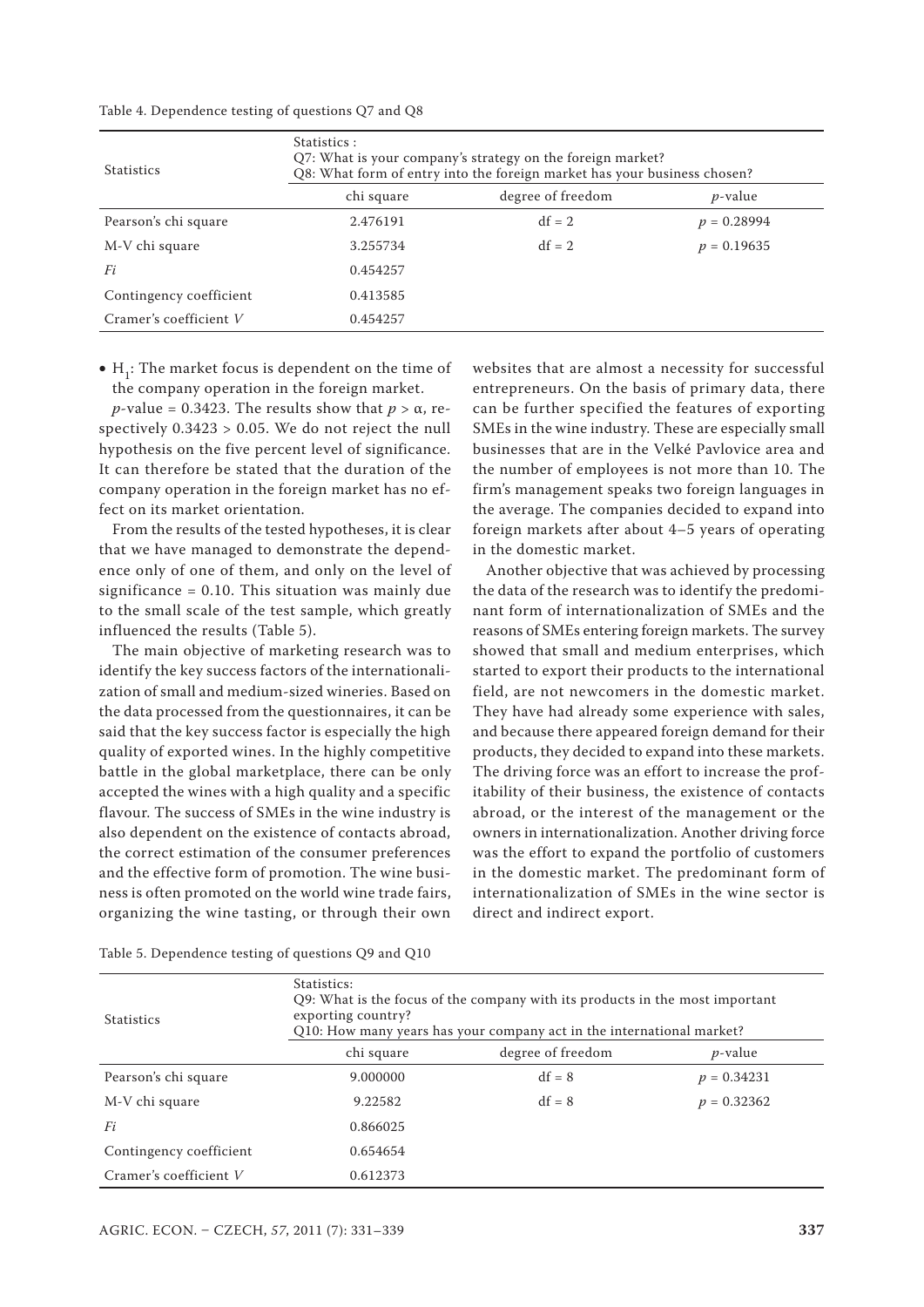The issue of defining the target market for the export can be summarized thanks to the data obtained through the questionnaire: Czech wine-growing small and medium-sized enterprises mainly export to two countries. As the target countries, there are chosen usually the neighbouring countries, especially Slovakia. It is the most important customer, as well as Germany and Poland. In the target countries, the wine companies pursue the strategy of market orientation and focus on a particular market segment. They have been operating in the foreign market about three years. It may be a reflection of entering the Czech Republic into the EU. After that, the small and medium-sized wine growers became more active in the international arena.

The most exported products are quality wines with special attributes, especially semi-dry and dry white wines. Semi-dry and dry red wines take place also in exports. As mentioned above, the key factor for success in foreign markets is high quality products.

The Czech Republic cannot compare its area of vineyards to the European wine-growing superpowers. The situation improved slightly before joining the EU, when the wine growers planted one thousand hectares of vineyards. Unfortunately, the domestic production is not able to meet the market demand at least partially. Of the nearly 19 000 wine growers, only 200 manage to farm more than 5 hectares of land. It is therefore expected that into this group, there will belong especially larger wine companies, which can significantly influence the events in the wine market in the country. On the contrary, 95% of wine growers who farm the vineyards of the size up to 1 ha are more subsistence-oriented or sell wine only to the family, friends and to occasional buyers. The third group are mostly small families, wine companies or companies that supply their products to special retailers and wine shops.

Competition in the wine industry is strong. The competition is the fight between the strongest players in the market and between small producers. Also there is the competition between the growers who sell wine "from the yard". The domestic market is dominated by few large companies that determine the industry trends. Lately there are mergers of wine companies into larger groups, especially because of improving the competitiveness and bargaining position with suppliers and customers.

Wine consumption in the CR has been constantly increasing in the last three years. Even though it has stagnated on 18.5 litres per person per year, the future prediction is assumed as progressive. The prediction was based on the analysis of the time series, with the view of the decade. It is expected that in 2019, the consumption could reach up to 20 litres per person per year. The increasing popularity of wine among Czech consumers is mainly due to the extensive promotions under the auspices of the Wine Fund (e.g. the sales promotion and St. Martin rose wines or building of the wine trails etc.). Although the popularity of wine has been growing, the CR is still considered as the nation of beer. The average consumption of beer proves it. It fluctuates around 160 litres per person per year.

From the above mentioned findings, it is clear that wine is a positive and perspective expanding industry with the potential growth. In the sphere of viticulture and winemaking, there can also be drawn a considerable amount of aid. The small wine growers should take advantage of it. They often face a lack of capital. On the other hand, it should be noted that this industry is subjected significantly to the climatic and natural conditions and it is closely associated with only certain areas.

Going international is not an easy task for small and medium sized wine growers. They face both the lack of capital and the lack of production. Export is thus primarily the matter of larger companies. Nevertheless, you can find several small businesses that are expanding into foreign markets. Direct support for export is not implemented in the Czech Republic so far. All export costs are paid by the company itself. Only in the case that the company decides to export their products outside the EU, it may obtain an export subsidy. Indirectly, the export is mainly supported by the contributions to the product promotion.

Another problem which the growers must face is that Czech wines are not recognised in the foreign markets. Businesses should not forget the effective promotion, which may be the first step to the successful internationalization. They may utilize a series of programs of the Wine Fund, which supports the promotion of Czech wines. The participation of the companies in the world wine trade fairs and exhibitions is considered very important. It can be a stepping stone in establishing contacts with the potential foreign buyers for the companies. For SMEs to succeed in the wine industry in the highly competitive struggle on the foreign markets, their production should focus primarily on the production of quality and, if possible, special wines. Companies are able to compete internationally through the high quality, which is the key success factor. However, there arises the problem which has been already mentioned and it is the insufficient production. There is the possibility of the SMEs mergers to become more competitive. It will reduce their costs associated with export, and they will also divide the risk of the international business.